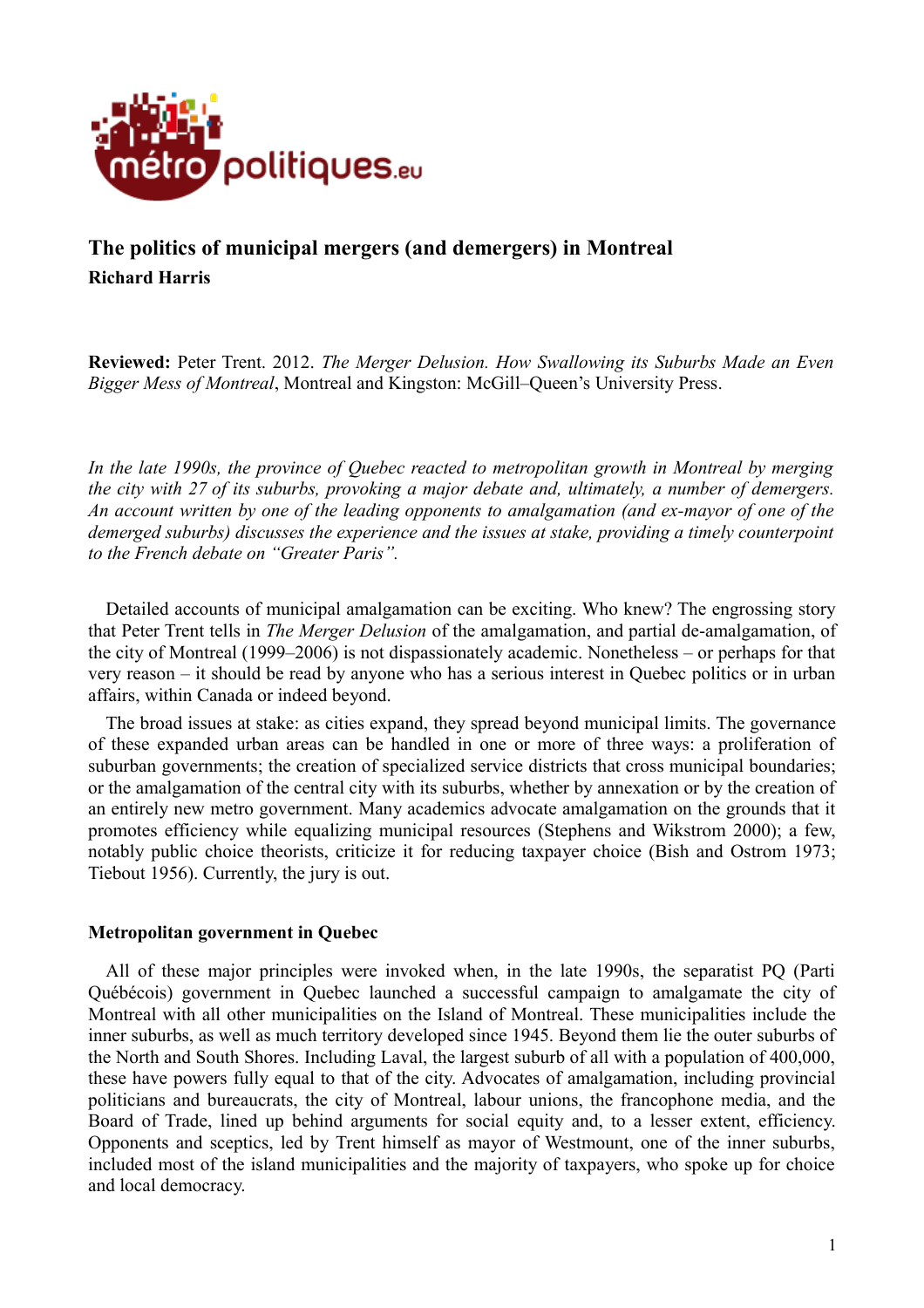Complicating the story, and informing the PQ's thinking to a greater or lesser extent, was a locally "felicitous by-product" (p. 15): amalgamation would eliminate a large number of predominantly anglophone municipalities, including Westmount. On an everyday basis, relations between native French- and English-speakers, who in 2006 made up 66% and 13% of Montreal's population respectively, is generally amicable, but in the background there is a politics of language and larger politics of separatism, which a large minority of francophones support. Several of Montreal's inner suburbs contain Anglophone majorities, and of these Westmount is both the most affluent and also the continuing symbol of a time, now gone, when an anglophone elite ran the city. Unavoidably, the history of culture and language coloured the amalgamation debate.

That there was a debate at all has to be explained. In the United States, local governments have constitutionally defined powers. The individual states are not able to force the amalgamation of municipalities without their consent. Although Canada, too, is a federal state, the only powers that municipalities possess are those that have been delegated by the provinces. Provincial governments have the power to create and destroy municipal governments, and there have been a number of occasions when they have merged local governments, with or without local support (Sancton 2011). In 1972, Manitoba created the "unicity" of Winnipeg by merging city and suburbs. In 1953, Ontario created a new level of municipal government, "metro", to which it assigned some of the powers previously held by the city of Toronto and most of its suburbs. In 1998, Ontario again reorganized Toronto, this time creating a single level of government at the metro scale, in effect an expanded city of Toronto. Beyond its boundaries lies an extensive urbanized territory of outer suburbs. Much the same arrangement was created by the Montreal amalgamation, partly inspired by Ontario's initiative, which took effect in 2002.

#### **A demerger mayor's point of view**

As mayor of Westmount (1991–2001, 2009–), Trent not only led the opposition to amalgamation but also later instigated and, in March 2003, released the scholarly Poitras report that made demergers an issue in an upcoming provincial election. The election brought in a new Liberal government, which, with prodding, authorized referenda that, by 2006, enabled a significant number of municipalities, Westmount included, to re-establish their autonomy. Extending over more than seven years, the amalgamation issue became the subject of a protracted war, the effects of which can still be felt. Trent had led the charge; implicitly he styles himself as the David who confronted the provincial Goliath (in one of many chapter epigraphs, he quotes Shakespeare: "O, it is excellent to have a giant's strength, but it is tyrannous to use it like a giant"); and now he claims partial victory.

The issue of amalgamation can be treated analytically, as indeed Mariona Tomàs (2012a; b) has done for Montreal's war. To some extent, Trent does this too. The opening section of *Merger Delusion* surveys the principled issues at stake, the modern, fraught history of language politics in Quebec, and the character of Westmount, as he has recently helped to shape it. A 16-page appendix explores the claim that amalgamation promoted efficiency and equity; a hundred pages of endnotes document and expand on his argument; and a 24-page analytical index points to key players, institutions, issues, and moments; geographers will appreciate the inclusion of two maps, both useful (although one requires a legend). So there is plenty of conceptual substance. But the heart of this long book is a narrative of the major events, evidently based on Ambrose Bierce's understanding – also an epigraph – that politics is "a strife of interests masquerading as a contest of principles." A blow-by-blow account, this narrative moves between the back rooms and the public arena, from newsrooms to city hall and the provincial legislature, incidentally illustrating – in this era of the voluntary long-form census – the game-changing role that well-researched and timely data can play in the political arena.

Diffidently, Trent suggests that his narrative is "part history, part opinion, and part memoir" (p. 3). It is all that, and more. To be sure, it is unbalanced. Trent's account says more about the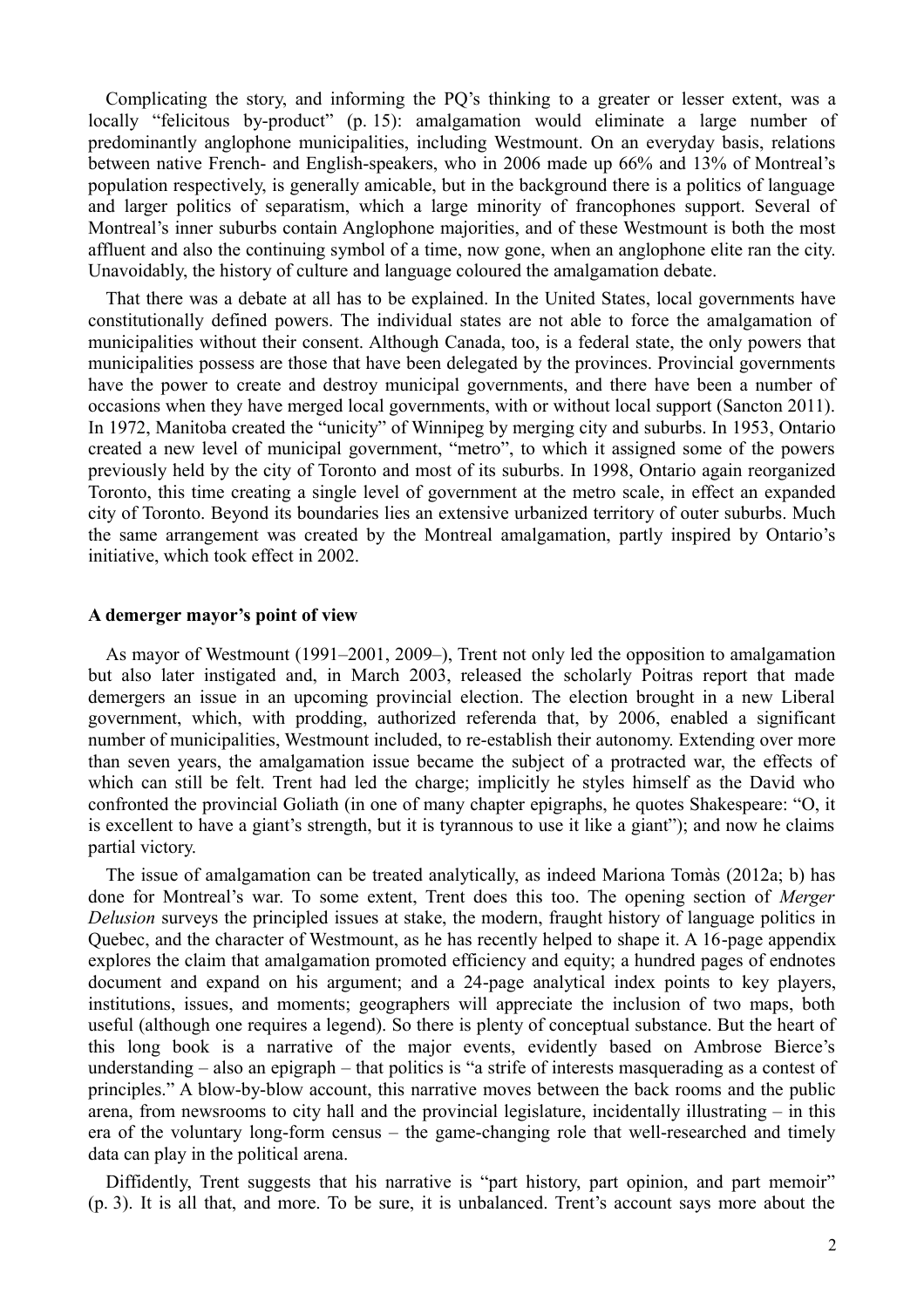strategies, and behind-the-scenes strategizing, of himself and his allies than it does about the machinations of those who made and defended the merger. After all, he had unequal access to key sources. He is kinder to allies than to political opponents, passing over foibles of the former while pointing to convenient hypocrisies among the latter. He casts his arguments and actions in a generally positive light, and skips over some qualifiers. For example, he omits to mention (p. 5) that the reason why amalgamations have been rare in the United States is that, unlike Canadian provinces, states lack constitutional power to force the issue. Again, his claim (p. 526) that "your property's value has nothing to do with your consumption" is only a half-truth. *Merger Delusion* is frankly partisan.

But as history it is much more than mere memoir and opinion. Trent was born in Britain, educated in Ontario, and elected in the supposed bastion of elite, anglophone Montreal. For all of those reasons, he might appear to be a throwback to a different era. But he was, and is, no dinosaur. He married a *péquiste*, a supporter of the separatist Parti Québécois, himself voted PQ in 1973, and helped found an almost exclusively francophone company. He knows and acknowledges that, in Quebec, "francophobia begat anglophobia"(p. 35). His judgments are nuanced. For example, although he describes Gilles Vaillancourt, the long-standing mayor of Laval with whom he "rarely agreed", as a "wily, sphinx-like" politician who was not above offering a bribe, he speaks in the same breath of "our friendship", claiming that they "got along well" (p. 121; p. 557, note 15). He acknowledges personal as well as strategic mistakes. Extensive endnotes suggest that he does not aim to deceive. So, too, more importantly, does his tone. He tells his story lucidly, sometimes amusingly, always passionately, and in the process straightens the record on a number of key points. Quietly, sometimes in footnotes, he settles scores. But he always speaks reasonably, persuading not hectoring, demonstrating not asserting.

### **The verdict of history**

Trent persuaded this reader that, in practice in Montreal, amalgamation was always, and remains, tarnished. It was promoted for dubious as well as for good reasons, the overall balance being unclear. Its effects have also been mixed, or worse. The impact on social equity is uncertain; it has probably reduced civic efficiency, and certainly raised costs by giving wider scope to an expensive bureaucracy and to a corrupt system of contracting by which Montreal's municipal officials – and perhaps politicians – received kickbacks from construction companies in return for awarding contracts. The latter issue is currently the focus of a provincial Commission of Enquiry whose hearings have already led to the resignation of the mayors of Montreal and Laval. Amalgamation aggravated tensions between anglophones and francophones. Whatever the lofty principles its supporters invoked, the results have been mostly unfortunate, occasionally shameful.

Turning things around, what of Trent's assumption that smaller is better because it provides more choice? Taken to its extreme, this line of argument helps to justify the sorts of common-interest developments (CIDs) that are now the norm in some parts of the United States. Here, small groups of households get to choose exactly what mix of services they will receive, and pay for; also, in effect, what types of people they will associate with, and who they will exclude. Trent does not broach this topic: it is not part of the amalgamation story, and as yet is not much of an issue in the Montreal area. But such developments are on the rise almost everywhere and, given Trent's principles and experience in the political trenches, it would be interesting to hear what he thinks of them.

In the end, of course, *Merger Delusion* must be judged on its own terms. It offers a remarkable and convincing account of the interplay between civic and provincial politics, which Trent brings alive with photographs and perceptive thumbnail sketches of the protagonists. It will not change the opinion of committed amalgamationists, but it may sway the undecided. Even if they disagree with Trent's politics Quebeckers, and especially Montrealers, should appreciate *Merger Delusion* for the retrospective light that it throws on a key period in the politics of that province. It is, as a columnist